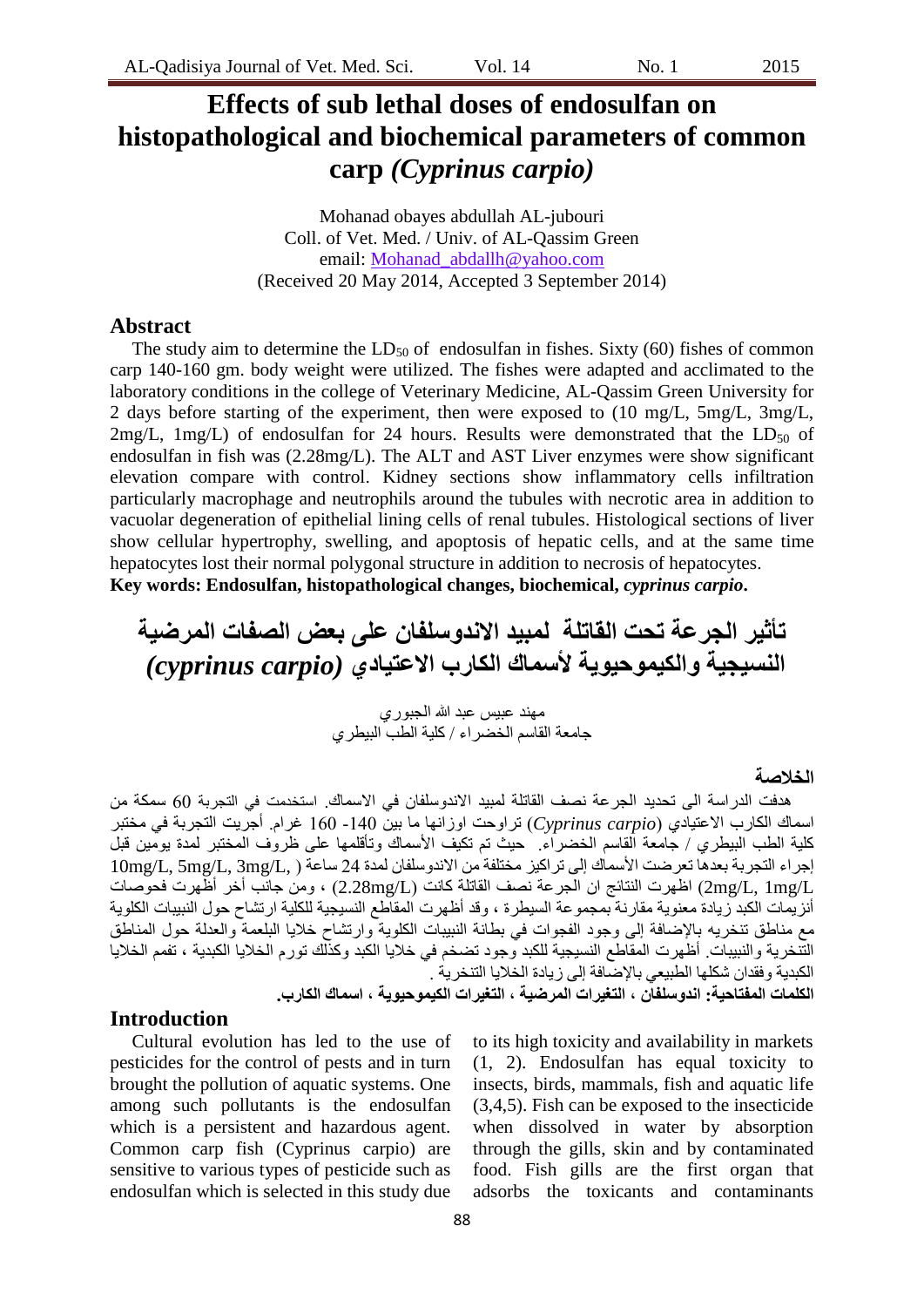which are then distributed via blood system into other organs. Fish mortality due to pesticide exposure mainly depends upon its sensitivity to the toxicant, its concentration and duration of exposure. Intentional misuse of endosulfan for killing fish (6). The bioaccumulation of endosulfan on these animals would affect the homeostasis and result in the biomagnification. This could affect the economic growth of our country, as well as scarcity of food resources and outbreak of different type of ailments in human population and animals (7). The present work aims to determine the median lethal dose  $(LD_{50})$  values for 24h. Study the effect on the biochemical parameters (ALT, AST, Creatinine) and on the histology of organ tissues like liver and Kidney of the fish (*Cyprinus carpio*).

### **Materials and methods**

The study was conducted at the college of Veterinary Medicine of AL-Qassim green University, Ichthyology laboratory. A total of 60 fish of common carp (*Cyprinus carpio*) ranging between16-18 cm in total length and 140-160 gm. in body weight, with no visible signs of disease or morbidity. Fishes were obtained from Al-Forat hatchery and acclimated to the laboratory conditions for 2 day before the commencement of the experiment. The fishes acclimatized in aquarium measuring 80x40x40 cm, supplied with 90 L tap water and oxygen. The temperature were fixed between 20-23C˚, and the pH between 7- 7.5. Fishes were fed twice daily with commercial pellets with ratio of 3% of initial body weight per day, having 30% crude protein. Using the Endosulfan insecticide. Compound of Endosulfan - Active material (Endosulfan) 35% weight/volume. Determination of median lethal dose of endosulfan A pilot study was carried out to determine the median lethal dose  $(LD_{50})$  of endosulfan (8). To determine the endosulfan  $LD_{50}$ , 6 groups of 10 fishes each were transferred to 90 L of water aquaria and maintained for 2 day period of acclimation in the same conditions as mentioned above except for the feeding that was suspended 24 hours before the beginning of the experiment. One control

group of fish were also established, both with water only. Five different concentrations of treatment of endosulfan were used; each concentration was added 3 times to each group. The concentration at which 50% mortality of fishes occurred after 24h was selected as the medium lethal dose  $(LD_{50})$ . The  $LD_{50}$  concentration for 24h was calculated by the probit analysis method. In this study,  $LD_0$  and  $LD_{100}$  were determined. The concentrations that using in this experiment were (10mg/L, 5mg/L, 3mg/L, 2mg/L, 1mg/L). Survival animal at dose 1mg/kg was let for 7th day for biochemical and histological study Biochemical study was design for estimation of serum ALT and AST level (9). Histopathological changes were studied in fish that exposed to endosulfan 7th day 1mg/kg f. After dissection, at least sampled pieces of liver, kidney or were collected per fish and fixed in 10% formalin and stained with Hematoxylin and Eosin stain (H&E) (10).

### **Statistical analysis**

Results are expressed as M± SE. Statistical analysis of data was performed on the basis of one- way analysis of variance (ANOVA Ι) for experiment Group differences were determined using least significant difference (LSD) (Snedecor and Cochran, 1973).

# **Results**

The LD50 of endosulfan estimated by (Probit method) in (*Cyprinus carpio*) was shown in Table (1). In the acute toxicity test, approximately 1 hours after exposure to the various lethal endosulfan concentrations, the fishes showed behavioral abnormalities such as: increase jerking, frequent jumping, erratic swimming, spiraling, and convulsion, escape attempts from the aquarium, loss of equilibrium, molting, color changes and paralysis (Fig.1). The results showed no mortality of fishes in the control treatment. The acute toxicity of endosulfan concentrations at different exposure period and the mortality percentages are shown in diagram (1). The mortality of the fish indicated that the toxicity of endosulfan was entire concentration dependent. Mortality was found after 24 h of exposure, while at higher concentrations (10mg/L), mortality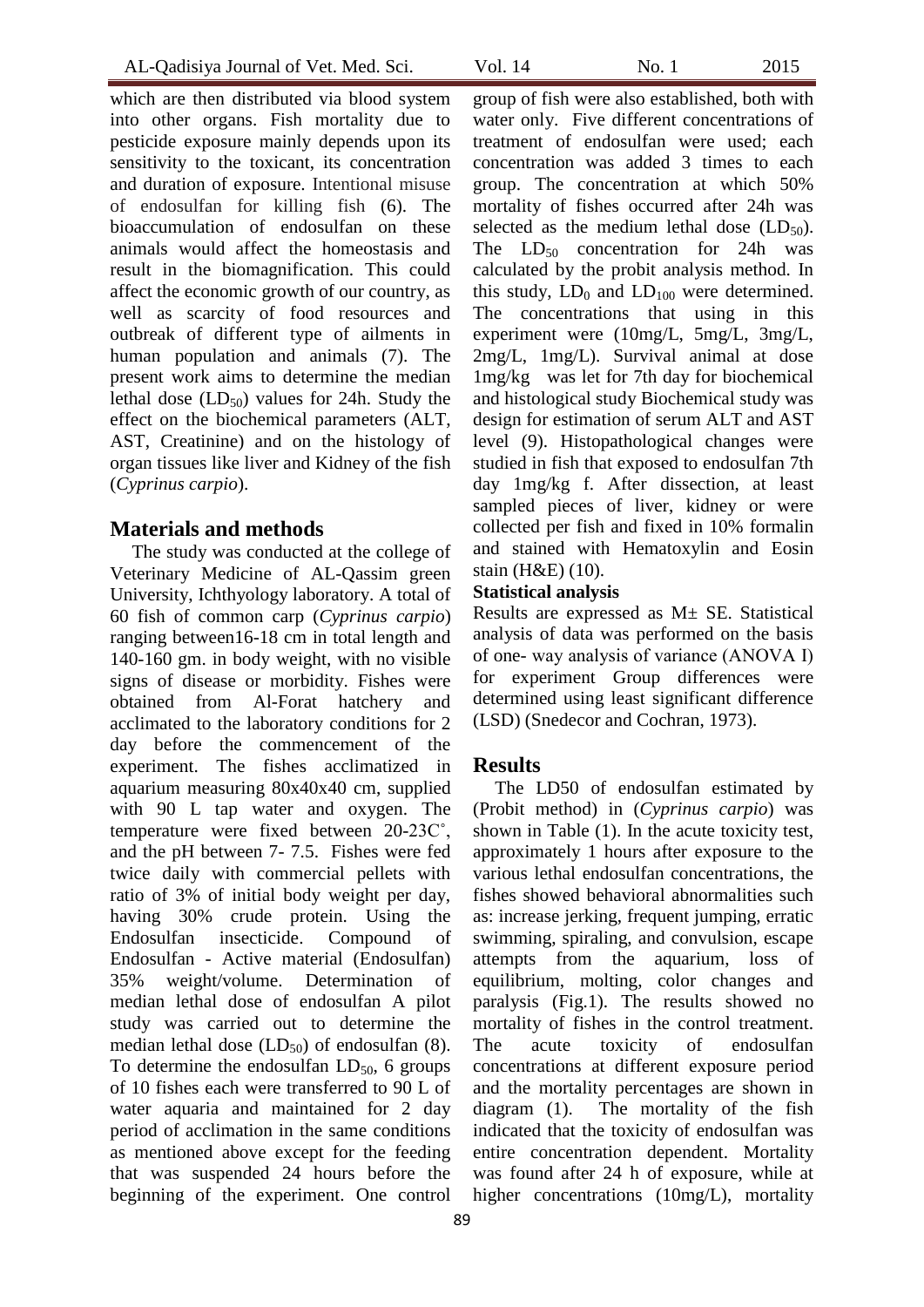occurred after 4 hours of exposure. However, the mortality of (*Cyprinus carpio*) exposed to either low or high concentrations of endosulfan remained constant after exposure for 24 h. The present study determined the  $LD_{50}$  of endosulfan (2.28mg/L), the  $LD_0$ (1mg/L), and the  $LD_{100}$  (10mg/L, 5mg/L). Also it reveals the significant increase in aspartate amino transferase (AST) and alanine amino transferase (ALT) in blood and liver, table (2), and it showed an increase in the creatinine level as in the diagram. Histopathological section in the kidney of fish at one week post-treatment shows

inflammatory cells infiltration around the tubules with necrotic area (Fig. 2), also there was inflammatory cells infiltration particularly macrophage and neutrophils around necrotic area and tubules (Fig. 3). On the other hand the section of liver in control<br>fish at  $7<sup>th</sup>$  day show hepatic tissue show hepatic tissue (hepatocyte and sinusoids) that present in normal proportion while hypertrophy and cellular swelling of hepatocyte and appearance of apoptotic hepatocytes (Fig.4). Also show focal necrosis of liver tissue surrounded by MNCS infiltration (Fig. 5).

| Percent<br>$*100/D + S$ | ັບ<br>Died<br>accumulation (D) | $\sim$ - $\mathcal{F}$<br>Survived<br>accumulation(S) | Mortality<br>$\%$ | <b>⁄</b> ⊌<br>Mortality | ້ ຢ<br>Survival<br>Fish | Fish<br>No. | Conc.<br>mg/L |
|-------------------------|--------------------------------|-------------------------------------------------------|-------------------|-------------------------|-------------------------|-------------|---------------|
| 100                     | 10                             | $\boldsymbol{0}$                                      | 100               | 10                      | $\mathbf{0}$            | 10          | mg/L10        |
| 100                     | 20                             | $\mathbf{0}$                                          | 100               | 10                      | $\mathbf{0}$            | 10          | mg/L5         |
| 50                      | 25                             | 5                                                     | 50                | 5                       | 5                       | 10          | mg/L3         |
| 30                      | 28                             | 12                                                    | 30                | 3                       | 7                       | 10          | mg/L2         |
| $\boldsymbol{0}$        | 28                             | 22                                                    | $\boldsymbol{0}$  | $\boldsymbol{0}$        | 10                      | 10          | mg/L1         |

**Table 1: Show LD<sup>50</sup> of Endosulfan on (** *Cyprinus carpio* **) by Probity method.**

50- mortality below 50 percent

Proportional distance  $=$   $\qquad \qquad = 0.280$ 

Mortality above 50 percent – mortality below 50 percent

 $LD_{50} = 0.280 + 2$ (Concentration Below 50) = 2.28



**Diagram 1: Linear relationship between probity response and concentration of median lethal dose for endosulfan in 24h.**

**Table 2: The result show significant elevation of ALT ,AST and creatinine in treatment group when compared with control.**

| <b>Parameters</b> | Control            | <b>Treatment</b> |  |  |
|-------------------|--------------------|------------------|--|--|
| ALT(GOT)          | $b74.60 \pm 14.74$ | $a226.40+29.46$  |  |  |
| AST(GPT)          | b 57.98±6.76       | a 184.20+21.20   |  |  |
| Creatinine        | $b3.76 \pm 0.28$   | $a18.10\pm0.78$  |  |  |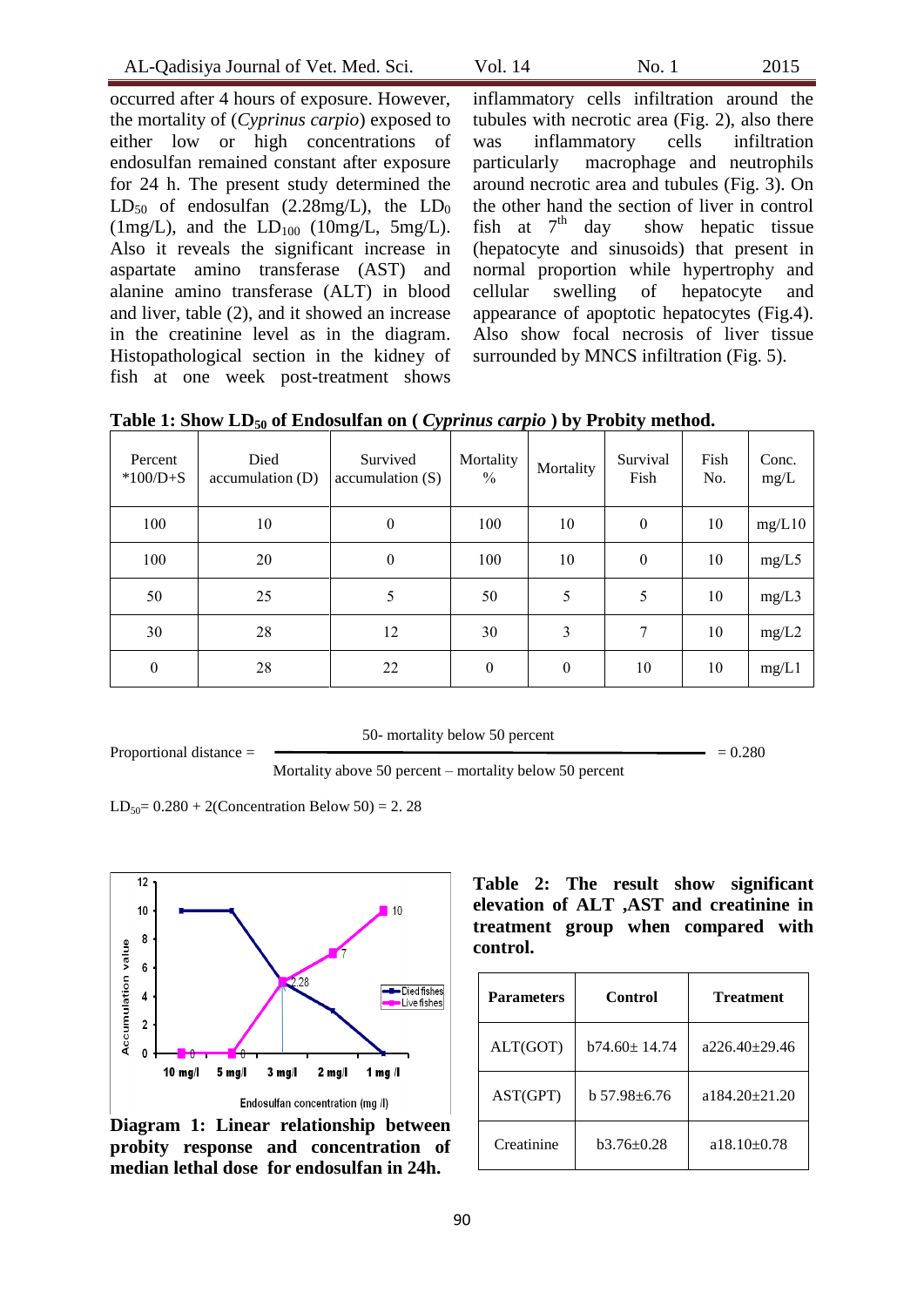

**Fig. 1**: **Show fish sinking to the bottom of the aquarium**.



**Fig. 2: Histopathological section in the kidney of fish at one week post treatment show inflammatory cells infiltration around the tubules with necrotic area (arrow) (H& E Stain 40X).**



**Fig. 3: Histopathological section in the kidney of fish at one week post-treatment show inflammatory cells infiltration particularly macrophage and neutrophils around necrotic area and tubules (arrow) (H& E Stain 40X).**



**Fig. 5: Histopathology of the liver tissue of fish treated with 0.1 mg/L of endosulfan at 7th day showing focal necrosis of liver tissue surrounded by MNCS infiltration (H&E Stain 40X)**

### **Discussion**

Fish can be exposed to the insecticide when dissolved in water by absorption through the gills, skin and by contaminated



**Fig. 4: Histopathology of the liver tissue of fish treated with 0.1 mg/L of endosulfan at 7th day showing hypertrophy and cellular swelling of hepatocyte and appearance of apoptotic hepatocytes (H& E Stain 40X).**

food. Fish gills are the first organ that adsorbs the toxicants and contaminants which is distributed via blood system into other organs. Fish mortality due to pesticide exposure mainly depends upon its sensitivity to the toxicant, its concentration and duration of exposure. The present study determined the acute toxicity of endosulfan on the  $(Cyprinus \ carpio)$  during 24 h. The  $LD_{50}$  of endosulfan was (2.28mg/L).On another the study, LD50 has been established in (2.86mg/L) found in (*Cyprinus carpio*) (10). The endosulfan had 96h LD50 of (0.93 mg/L) found by Macrobrachiumrosenbergii, post larvae (11). In grass shrimp where 96-h LD50 was  $(0.62 - 1.01$  mg/L), with a range of (0.35-1.43mg/L) (12,13). The U.S. Environmental Protection Agency (USEPA) has assessed the acute toxicity standard for endosulfan as (0.22 mg/L) in freshwater (14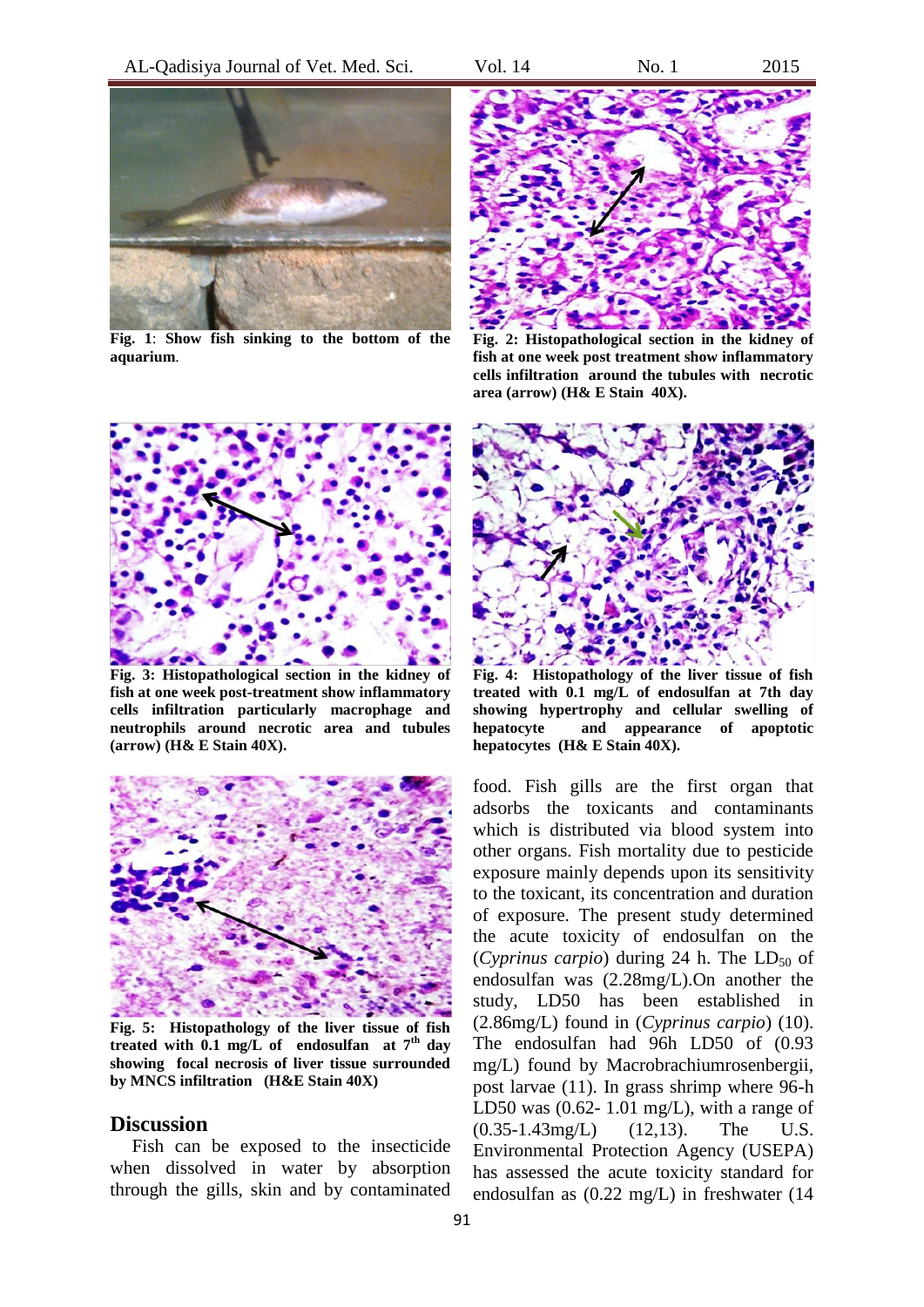). it observed variations in LD50 values for the same species and that toxicant depends on size, age and condition of tested species along with the other experimental factors. These variations in 24 h  $LD_{50}$  value may be attributed to the fact that endosulfan induced changes in physiology and survival rate of aquatic organisms under stress is complicated because such changes differ from compound to compound, species to species and from one experimental condition to another. The exact causes of mortality due to endosulfan poisoning are multiple and depend mainly on period-concentration combinations. The kidney sections exposed to different concentrations revealed various degenerative changes. The renal tubular epithelial may become very swollen (Fig.1) and hydropic degeneration observed in others as shown at 0.0001 and 0.0002 ug/L concentration, however most tubules showed necrosis of epithelium with sloughing and others disrupted as well as cystic distention of some tubules as in (Fig.2). Some glomeruli showed congestion of glomerular capillary (Fig.3). The specific structural lesions observing in the liver parenchyma exposed to 1mg/kg (Fig.4), with focal area of coagulative necrosis that extensive karyolytic and karyorrhexis were noticed (Fig.5), and in some regions some hepatocyte showed regenerative changes with nuclear hypertrophy. Many toxic chemicals are metabolized in the liver and these processes may cause liver injuries (15).In general fish liver showed a significant finding in different concentrations through this study and this may be related to the fact that most of endosulfan metabolites and excreted via the bile, this indicated that liver is the major site of endosulfan metabolism and excretion in fish (16). The pathological lesions may be classified into irreversible degenerative reactions and regeneration response mediating defense mechanism (17,18). The degree diffusion of this insecticide depends on lipid solubility and the removal by blood depend on the lipid content of blood and once it is absorbed toxicant transported by blood circulated to liver for transformation and/or storage. However liver of fish is more sensitive to environmental contamination

because it may be tend to accumulates in the liver at high level than other organ (19).The hepatocyte damage was more sever and prominent under high level. the endosulfan toxin could cause more hepatic lesion ,sever at higher concentration which has associated with degenerative changes (vacuolation with presence of lipid vacuoles) and showing inhibit effect in protein content of liver (20).Moreover, endosulfan also produced cytological and histological effects in the endothelial and epithelial tissue of common carp liver (21). These results are consistent with the results of the present study. The present study also reveals the significant increase in aspartate amino transferase (AST) and Alanine amino transferase (ALT) in blood and liver. This study was in agreement with (22) that indicate endosulfan cause destruction of liver and increase ALTand AST enzyme. Such insecticide induced increase in AST and ALT has been reported by earlier authors (23), They have also reported an increase in enzyme levels in the three major concentrations of organophospherous insecticide (chlorpyrifos). They have also suggested that the increase in tissue AST and ALT was the indication of incorporation of amino acids by way of amino transferase activities of these enzymes into Kreb's cycle to overcome the acute stress posed by the endosulfan. This may be a reason for the increased in the enzymes levels in tissues of exposed fishes. The result showing increased hypertrophy of hepatocytes, hepatocyte cloudy swelling, and apoptosis hepatic cells, at the same time hepatocytes lost their normal polygonal structure, aggregation of mononuclear cells in addition to necrosis of hepatocytes, This study was in agreement with (22). Indicate hepatic lobules also showed some loss of it's parenchyma accompanied with mild infiltration of macrophage, lymphocyte and

plasma cells that mainly surrounding the bile ducts, also hydropic swelling of hepatocyte were observed with reticulation of the cytoplasmو as well as sever congestion and dilation of central vein .The pathological lesions may be classified into irreversible degenerative reactions and regeneration response mediating defense mechanism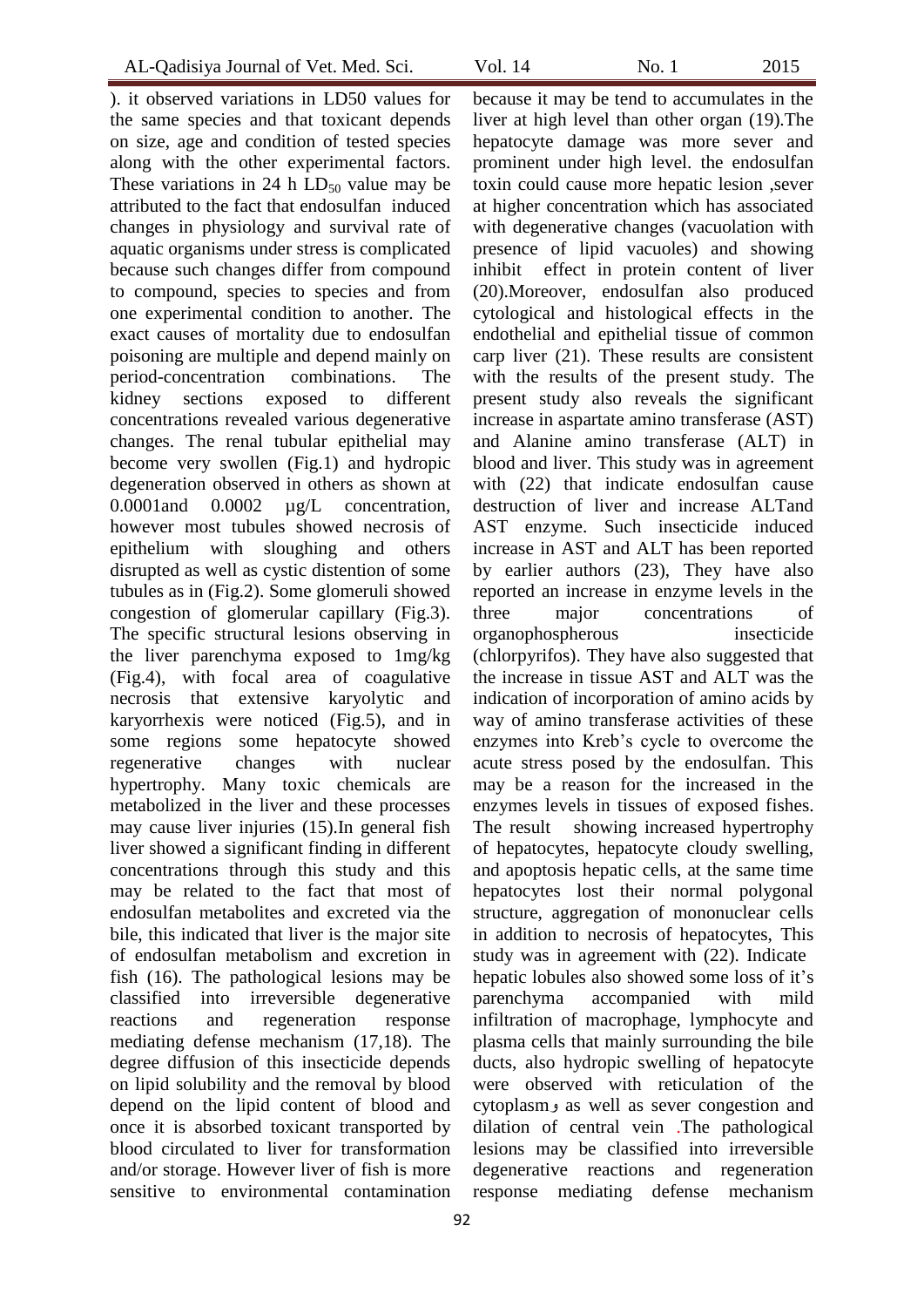(17,20).The degree diffusion of this insecticide depends on lipid solubility and removal from blood depend on the lipid content of blood and once absorbed toxicant transported by blood circulated to liver for transformation and/or storage. However liver of fish is more sensitive to environmental contamination because it may be contaminated to that tend accumulated in liver in high level than other organ (5). The hepatocyte damage was more sever and prominent under high level, the endosulfan toxin could cause more hepatic lesion ,sever at higher concentration which has associated with degenerative (18). Moreover, endosulfan also produced cytological and histological effects in the endothelial and epithelium of carp liver (24), these results are consistent with the results of the present study .The endosulfan also mediated reduction in some important metabolic suggested impairment of metabolism and the protein synthesis (25). Alteration in lipoprotein synthesis which resulted in accumulation of lipid vacuole in hepatocyte which is a common findings in most concentrations and was more sever at higher concentration, this may be due to failure in transcription and protein synthesis and alteration in lipoprotein synthesis necessary for the release and transport lipid from the hepatocyte (26). In regard to liver lesions these results also reviled vacuolization, focal necrosis and hydropic swelling and this

#### **References**

- 1-Rahmi A, Mustafa K S, Pala M (2005) Acute toxicity of Endosulfan on the common Carp (Cyprinus carpio L.) Embryos and Larvae, J. Aqua. Int., Vol.  $13(5):451 - 58$ .
- 2-Holden A V (1992) The effect of pesticides on the life of freshwaters. Proc. R. Soc., London. B-180: 383-394.
- 3-Waliszewski SM, Infanzon RM, Hart MM (2003) Difference in persistence organ chloride pesticides concentration between breast adipose tissue and blood serum. Bull. Environ. Contamin. Toxicol. 70: 920-926.
- 4-Das B K (1998) Studies on the effect of some pesticides and commonly used chemicals on Indian major carps and their ecosystem. D. Phil thesis, Orissa University of Agriculture and Technology, Bhubaneswar (India), pp. 139-162.
- 5-Das B K, Mukherjee S C (2000) A histopathology of carp (Labeo rohita) exposed to

finding was resulted from excessive work required by the fish to remove the toxicant from body through detoxification by liver as the liver is the main organ for detoxification (27). Histopathological changes of kidney shows inflammatory cells infiltration around the tubules with necrotic area, in addition to vacuolar degeneration of epithelial lining cells of renal tubules, inflammatory cells infiltration particularly macrophage and neutrophils around necrotic area and tubules. these result was in agreement with (28, 29), they indicates changes were degeneration and dissolute of renal epithelial tubules and necrotic changes, this may be due to the kidney of fish which plays an important role in maintaining osmatic hemostasis and receiving large volume of blood flow and serum as a major role of excretion, so a higher effects of toxic chemical were observed. The micro vascular changes finding in most organs like kidney show a state of hypoxia (30). Macrophages are the key for dealing with foreign material and cellular debris (31, 32). The presence of renal hemosiderosis in hemopoitic tissue, where there is excessive breakdown of erythrocytes and these finding are similar to (32) with suggestion that endosulfan induced several hematological changes probability results in inhibition of erythropoiesis, hemosynthesis and increase in the mature erythrocyte destruction in kidney.

hexachlorocyclohexane. Vet. Arhiv., 70 (4): 169- 180.

- 6-Abraham CC (2004) Endosulfan's effects: Omissions and flawed data. Environ. Health Perspect., 112: A538..
- 7-Thomas S, Indra N (2008) Bioaccumulation of cadmium in various tissues of Labeo rohita (Ham.) following cadmium exposure.International quarterly J. Life. Sci. 3(1): 23-25.
- 8-Barbieri E (2007) Use of metabolism and swimming activity to evaluate the sublethal toxicity of surfactant (LAS-C12) on Mugil platanus. Brazil Arch. Biol. Technol., 50(1): 101-112.
- 9-Solbe J.F. (1995): Fresh water in: Handbook of Ecotoxicology (Edited by Peter Calins) Black Well Science Ltd. Osneymeed OX 20EL. 68 3pp.
- 10-Hyne R V, Maher W A (2003) Invertebrate biomarkers: links to toxicities that predict population